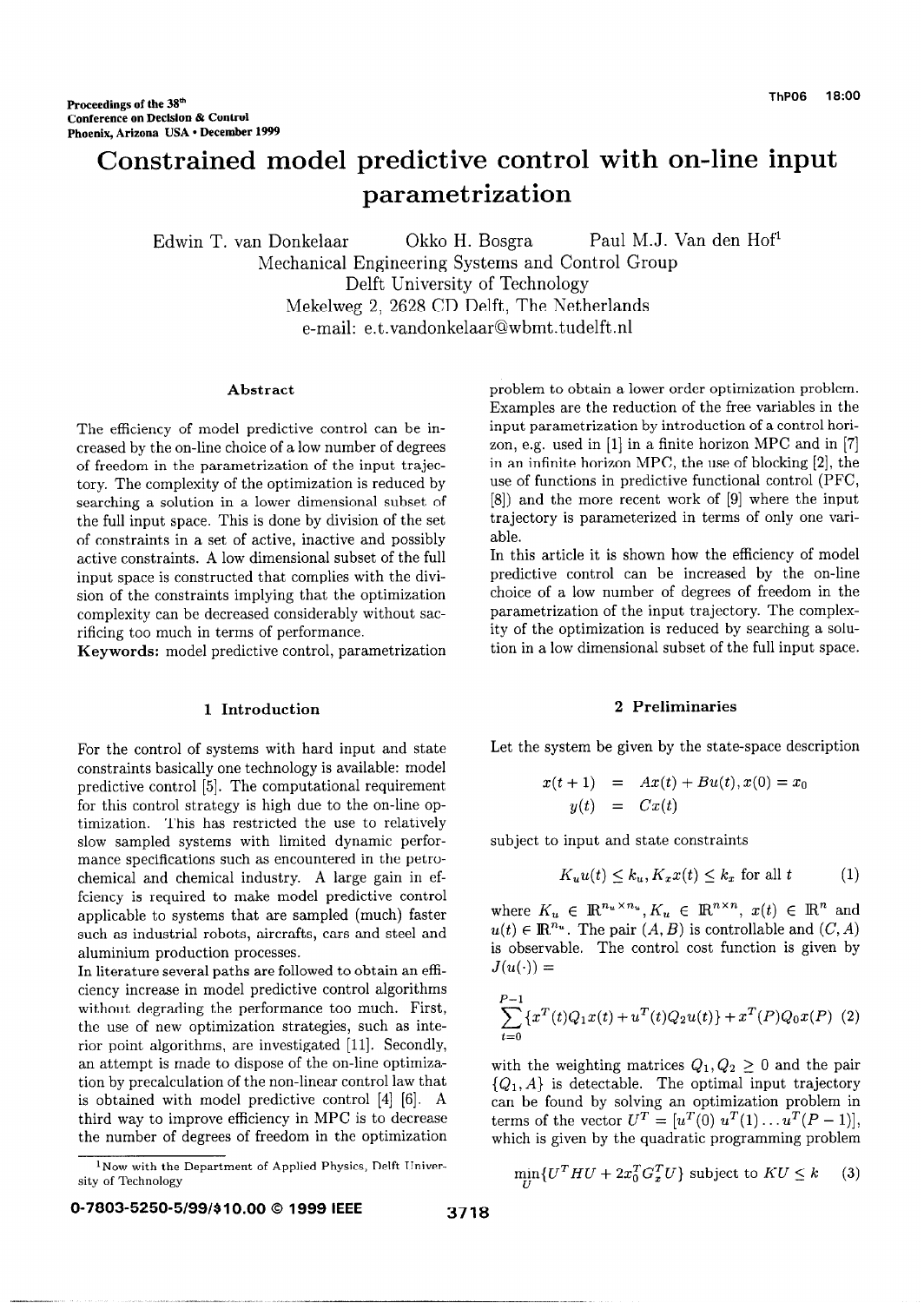The variables in these expressions are well described in literature. At each time instant the value  $x_0$  in the quadratic program is updated with the measured value of the state (full information case) or a prediction of the current state (partial information case). In this way at each time instant an updated quadratic program is specified where possibly another set of constraints is active.

# 3 Selection of degrees of freedom in quadratic programming

The high computational load of quadratic programming solvers for large scale problems is mainly due to the fact that the active set of constraints has to be searched for. Once the set of active constraints is known, the solution of the quadratic programming problem can be computed analytically and fast from the Lagrange necessary conditions. Using the prior knowledge that is available at each time instant it can be possible to make a selection of constraints that are certainly not active, certainly active and constraints that are either active or inactive. By searching only over the uncertain constraints a decrease in computational load can be obtained. This strategy basically involves the following steps.

#### Main procedure

- Step 1. Divide the set of constraints in a set of inactive, active and possibly active constraints.
- Step 2. Determine a low dimensional subset of the full input space  $\mathbb{R}^{Nn_u}$  that contains all input trajectories that comply with the three sets of constraints.
- Step 3. Solve a reduced order quadratic programming problem by searching a solution in the selected subset.

This strategy is further developed in this section.

### Step 1: Dividing the set of constraints

The Lagrange multiplier  $\lambda$  indicates whether a constraint is active or not. By definition all elements of the Lagrange multiplier are nonnegative and if the element  $\lambda_i = 0$  then the i<sup>th</sup> constraint is inactive and if  $\lambda_i>0$  the corresponding constraint is active.

An estimate of  $\lambda$  can be found in an approximate solution of the dual quadratic program. The dual of the quadratic program (3) is given by [3]

$$
\min_{\lambda} \{ \lambda^T P \lambda + d^T \lambda \} \text{ subject to } \lambda \ge 0 \tag{4}
$$

with  $P = KH^{-1}K^{T}$  and  $d = KH^{-1}G_{x}x_{0} + k$ .

This optimization problem has  $n_c$  free variables which in general much more than the number of free parameters. However, the constraints are merely nonnegativity constraints which are easier to handle than general linear constraints.

To obtain an approximate solution of this optimization problem, Hildreths quadratic programming procedure can be used [3]. Let the optimal solution of this quadratic program be given by  $\lambda^*$  with the corresponding solution to the primal problem  $U^*$  =  $H^{-1}(k - K^T\lambda^*)$ .  $\lambda^*$  can be obtained with successive optimization of each element of  $\lambda$  separately. This can be expressed explicitly as  $\lambda_i^*$  =  $max(0, w_i^* | )$  where

$$
w_i^{k+1} = -\frac{1}{p_{ii}} \left( d_i + \sum_{j=1}^{i-1} p_{ij} \lambda_j^{k+1} + \sum_{j=i+1}^{n} p_{ij} \lambda_j^{k} \right)
$$

A full cycle of these calculations is denoted as Hildreth iteration. An iteration of Hildreth iterations converges monotonically to the optimal Lagrange multiplier in a finite number of iterations [3].

A distinction can be made between certainly active, certainly inactive and uncertain constraints by inspection of the elements of w rather than  $\lambda$  using the following procedure. The three sets of constraints are denoted with  $A_c$ ,  $A_i$ ,  $A_u$  respectively.

Procedure 1: Estimation of active constraints.

0. Check the unconstrained solution. If it is feasible terminate else go to step 1.

1. Start with a feasible Lagrange multplier. Take the Lagrange multiplier from the previous time instant  $\lambda_{t-1}^*$  and shift the corresponding input and output constraints one sample back in time.

2. Apply  $n_H$  Hildreth iterations to obtain an approximation of the Lagrange multiplier.

**3.** Set the set  $A_c$  to the constraints with a corresponding value  $w_i > \delta$  and  $\mathcal{A}_u$  to those with a value  $|w_i| \leq \delta$ where  $\delta$  is positive real.

### Step 2: Construction of a parametrization

Once the active set of constraints is known, the optimum can be calculated analytically by solving the Lagrangian equations. Generally the active set is not known but let us assume that we are certain that the set of constraints  $L_1U = l_1$  denoted with  $A_c$  is active at the optimal solution and that we are uncertain whether the constraints  $L_2U = l_2$  denoted with  $\mathcal{A}_u$  are active or not. Further assume that the other constraints are inactive.

Now, we can define an optimization problem that only tries to find out whether the uncertain constraints are active or not. This can be done by choosing as free parameter  $\theta$ , the bound  $l_2$ . This parameter is strongly related to the slack variable for the corresponding constraint. This results in a set of equations given by

$$
\left[\begin{array}{ccc} H & L_1^T & L_2^T \\ L_1 & 0 & 0 \\ L_2 & 0 & 0 \end{array}\right] \left[\begin{array}{c} U \\ \lambda_1 \\ \lambda_2 \end{array}\right] = \left[\begin{array}{c} -G_x x_0 \\ l_1 \\ \theta \end{array}\right] \tag{5}
$$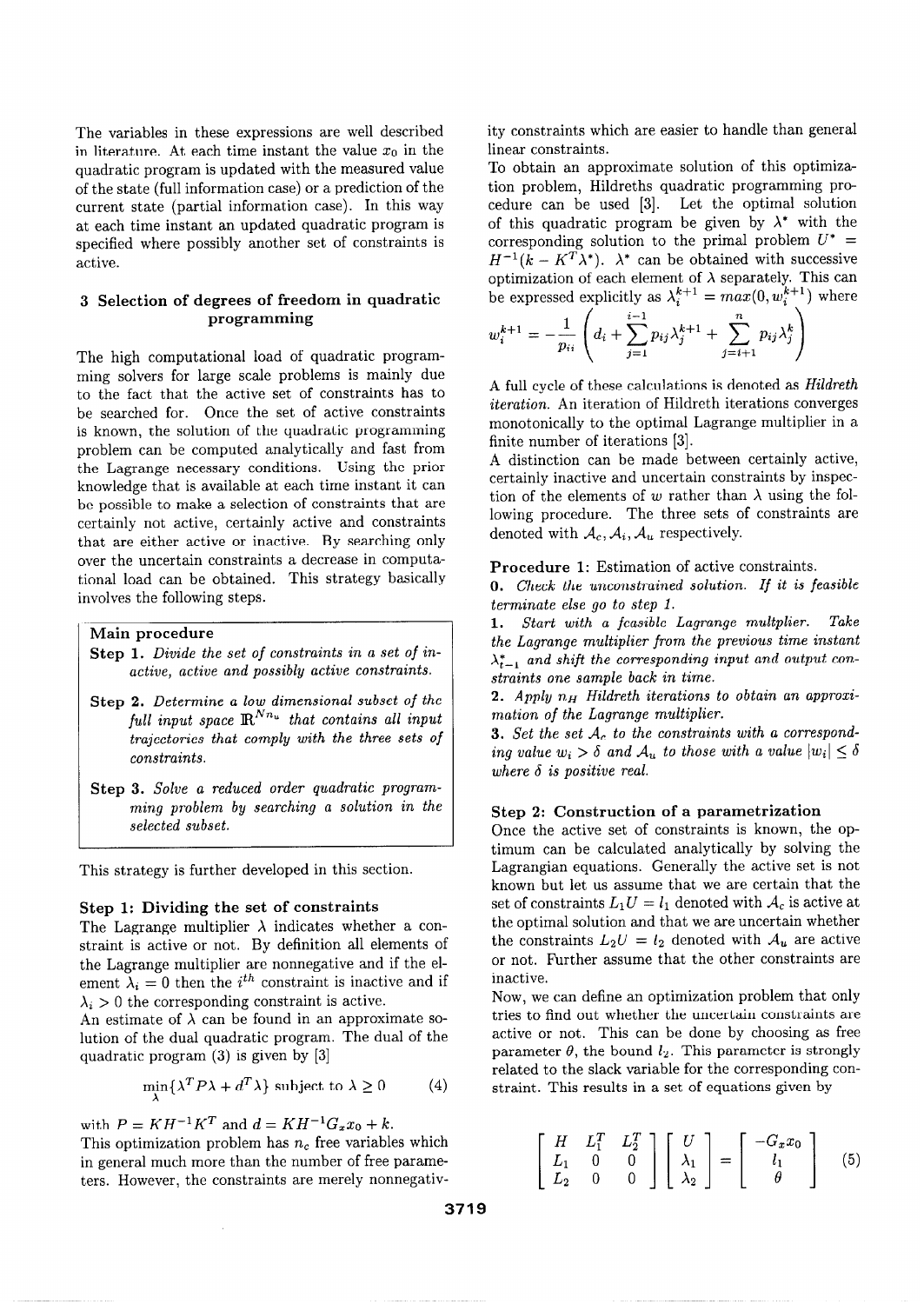All optimal input trajectories that satisfy the assumption about the constraints can be described by

$$
U(\theta) = [\phi_x \; \phi_l \; \phi] \left[ \begin{array}{c} x_0 \\ l_1 \\ \theta \end{array} \right] = \varphi + \phi \theta \tag{6}
$$

where  $\phi_k$  can be calculated from the inverse<sup>1</sup> of the partitioned matrix on the left hand side of (5). Now we can specify a quadratic programming problem in the new parameter  $\theta$  by substitution of (6) in (3), which is of much lower order than the original problem.

#### 4 Algorithmic properties

The algorithm has two important tuning variables,  $\delta$ and  $n<sub>H</sub>$ , that can be used to trade off computational speed and accuracy. A larger value for  $\delta$  gives a larger set of uncertain constraints and as a consequence a larger computational load for the reduced QP. But the chance becomes larger that the input parametrization contains the optimal trajectory or a very good approximate thereof which improves the accuracy. A larger value for  $n_H$  increases the computational load but also increases the chance that the correct division of the constraint set. If  $n_H$  is such that the Hildreth iteration has converged or the sign of Lagrange multipliers is correct, no optimization is needed and the optimum can be calculated analytically.

The computational price consists mainly of two parts: computation of the constraint division in Step 1 and solution of the reduced QP in Step 3. Step 1 has complexity  $O(P)$  because a finite number of computations is necessary for the correction of each element of the Lagrange mutliplier. And the size of the Lagrange multiplier is an integer times the number of free variables, i.e. input upper and lower bound, input rate constraints and (possibly) output upper and lower bound. Step 2 has a computational price of  $O(n_{\theta})$  if an interior point algorithm is used. Therefore the overall complexity of the algorithm is of order  $O(P)$ , which is comparable to interior point algorithms.

The computer storage is larger than primal methods like the active set method but is similar to methods where also the dual problem is needed like primal-dual interior point methods.

### 5 Model predictive control with on-line input parametrization

The following algorithm applies the ideas of the previous sections.

Algorithm 1. Let the quasi infinite LQ cost function be given by  $(2)$  with P such that after this time instant no constraints are active and  $Q_0 = Y$  is the solution to the Lyapunov equation

 $(A - BF)^T Y (A - BF) + F^T Q_2 F + Q_1 = Y$ 

where  $F$  is the  $LQ$  optimal state feedback. Let the input be parametrized as  $U(\theta) = \phi\theta + \varphi$  as given in (6) with constraint sets  $A_u, A_c$  estimated with Procedure 1.

The controller of Algortithm 1 is:

- 1. equivalent to LQ control if no constraint are active,
- 2. equivalent to constrained LQ control provided that the division of the constraint set is correct.
- 3. attaining closed-loop stability if and only if the optimization problem is feasible.

The proof of the last property follows a Lyapunov argument.

The constrained infinite horizon model predictive control approach described here is similar to the one presented in [10] but it differs in the applied parametrization of the input. In their approach constrained LQ optimality is obtained at each time instant possibly at the cost of a large computational load. Here optimality at each time instant is sacrificed, i.e. optimality is obtained only under the condition that the division of the constraint set is correct, in return for a gain in computational efficiency. The favourable property of constrained stability is preserved with the presented approach.

#### 6 Simulation example

The simulation example illustrates some properties of the proposed MPC algorithm and the Hildreth iteration used to estimate the active constraints. A typical mechanical system which is highly oscillatory and is nonminimum-phase is given by the transfer function

$$
G(z) = \frac{-5.7980z^3 + 19.5128z^2 - 21.6452z + 7.9547}{z^4 - 3.0228z^33.8630z^2 - 2.6426z + 0.8084}
$$

The input is constrained by  $-0.275 \le u(t) \le 0.275$ . To obtain integral action in the controller the system is augmented with an integrator at the input. Simultions are performed on a PC with a 233 MHz Pentium processor.

If MPC is applied to this system it is necessary for satisfactory performance to take a prediction horizon that is long enough to incorporate at least one full period, i.e.  $P=100$ . If a pulse parametrization is applied, the choice of the control horizon  $M$  is critical for this system. Decreasing the degrees of freedom easily gives bad performance. Reduction of the control horizon upto M=75 is possible without considerable loss of performance, further reduction gives bad performance due to the slow oscillation. Therefore the computational burden is large for high performance MPC.

In figure 1 the closed loop response is given for the proposed Algorithm 1 together with constrained LQ optimal control.

<sup>&</sup>lt;sup>1</sup>Provided  $[L_c^T L_u^T]^T$  has full column rank.